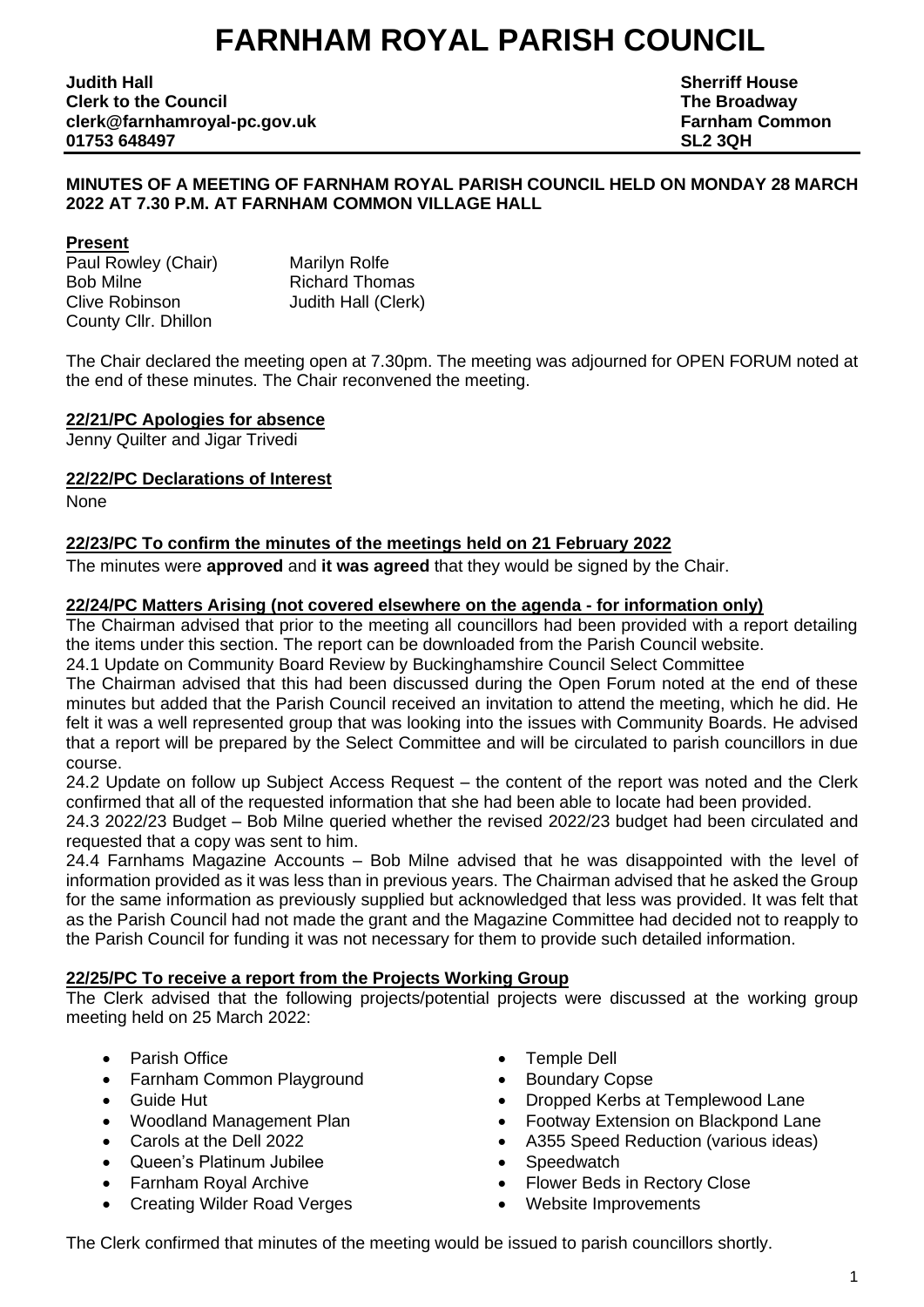Marilyn Rolfe expressed her frustration that having contacted the person in Buckinghamshire Council who promoted the 'Creating Wilder Road Verges' project the Clerk had been told to register interest through the Transport for Buckinghamshire Local Area Technician which she felt would delay things. Bob Milne added that the situation is not joined up. The Chairman felt that all parish councillors needed to understand what these wilder verges would look like. Bob Milne advised that notes which contain the presentation slides are being sent to all parish councillors so if they are interested, they should have a look. He continued that as cutting the verges is being taken over by Buckinghamshire Council, the question to them is whether they would carry out a pilot on some of the verges in the Parish to see what they look like. Marilyn Rolfe suggested that parish councillors need to make a list of the verges that should be suggested. Bob Milne noted that some new equipment would be needed but he assumed Buckinghamshire Council has it. Marilyn Rolfe advised that by adopting wilder verges Weymouth Town Council reduced its grass cutting costs by £500,000 as only two to three cuts are required a year. The Chairman expressed his opinion that it is really about what the verges will look like and whether parishioners will be happy with that. Marilyn Rolfe felt the project results were impressive.

25.1 Queen's Platinum Jubilee – following discussions at the Projects Working Group meeting it was proposed that the Parish Council should purchase bunting which would be given to all shops and businesses along The Broadway, the Farnham Pump Superstore and the Dukes Head to be displayed over the celebration Bank Holiday weekend. In addition, banners should be purchased for display at Temple Dell and on the Pump Green in Farnham Royal. It **was agreed** that a detailed proposal would be issued to parish councillors for consideration by email. Richard Thomas suggested that many residential roads will be holding their own street parties. It was noted that the Parish Council was planning a tree planting event for later in the year as part of The Queen's Green Canopy and that the project to improve Boundary Copse is also being carried out as a Platinum Jubilee project.

25.2 Flower Beds in Rectory Close - following discussions at the Projects Working Group meeting it was proposed that the Parish Council should clear the flower beds, top up the soil and sow wild flower seeds with spring bulbs also being planted in due course as is done on Kingsway Green. In addition, the shrubs to the right of the entrance to Rectory Close should be pruned, ideally to a maximum height of 3ft, to create a better shape and safer space. The Clerk advised that the Parish Council had received a donation of £1,000 which could be used to fund the project. Bob Milne advised that he had spoken to a resident in Rectory Close and they were in support of the proposal. Marilyn Rolfe suggested grassing over the beds as an alternative option. The proposal was detailed above **was agreed**.

25.3 Guide Hut – the Chairman advised that the Parish Council had applied to the Beeches Community Board for the sum of £2,675.99 to fund the purchase of a metal outdoor storage shed and base and to hire a skip at the Brian Jubb Hall. It was reported that the area had been cleared by volunteers at the Brian Jubb Hall and the Guides are using volunteers for the installation of the base and shed. Marilyn Rolfe, who had attended the Wellbeing Action Group when the application was considered and recommended for acceptance, expressed that she believes that the application will be accepted. The Chairman therefore proposed that the Clerk email Andy Chapman, the Beeches Community Board Coordinator, to see if any objections have been received and if not, the Parish Council will place the necessary orders. He disclosed that the Parish Council's exposure would be £2,675.99. Bob Milne asked whether Buckinghamshire Council may refuse to forward the funds even if the Beeches Community Board had agreed the application. Cllr. Dhillon did not think that would happen. Bob Milne then sought confirmation from the Chairman that the laying of the base was the responsibility of the Guides. The Chairman confirmed it was. The proposal **was agreed**.

#### **22/26/PC To consider a request to move a streetlight by the entrance to the former site of Cut Heath House, Parsonage Lane**

The Chairman confirmed that if approval was given there would be a condition that the Parish Council's streetlight contractor was used to move the streetlight and the developer would need to meet all associated costs to include any SSE costs. The Chairman advised that having looked at a picture of the location he would suggest that the streetlight was moved 10-12ft further north on Parsonage Lane. Clive Robinson suggested that a councillor should meet the developer and contractor on site to agree the new location and it should be marked with a painted cross on the ground so there is no confusion. This **was agreed.**

#### **22/27/PC To consider a response to the consultation on warding arrangements for Buckinghamshire Council**

# The following response **was agreed**:

The Parish of Farnham Royal is made up of Egypt, Farnham Common and Farnham Royal. It therefore makes no sense to councillors and residents for Farnham Royal to be in a different Buckinghamshire Council ward. The Parish Council believes that Egypt, Farnham Common and Farnham Royal should be in the same ward.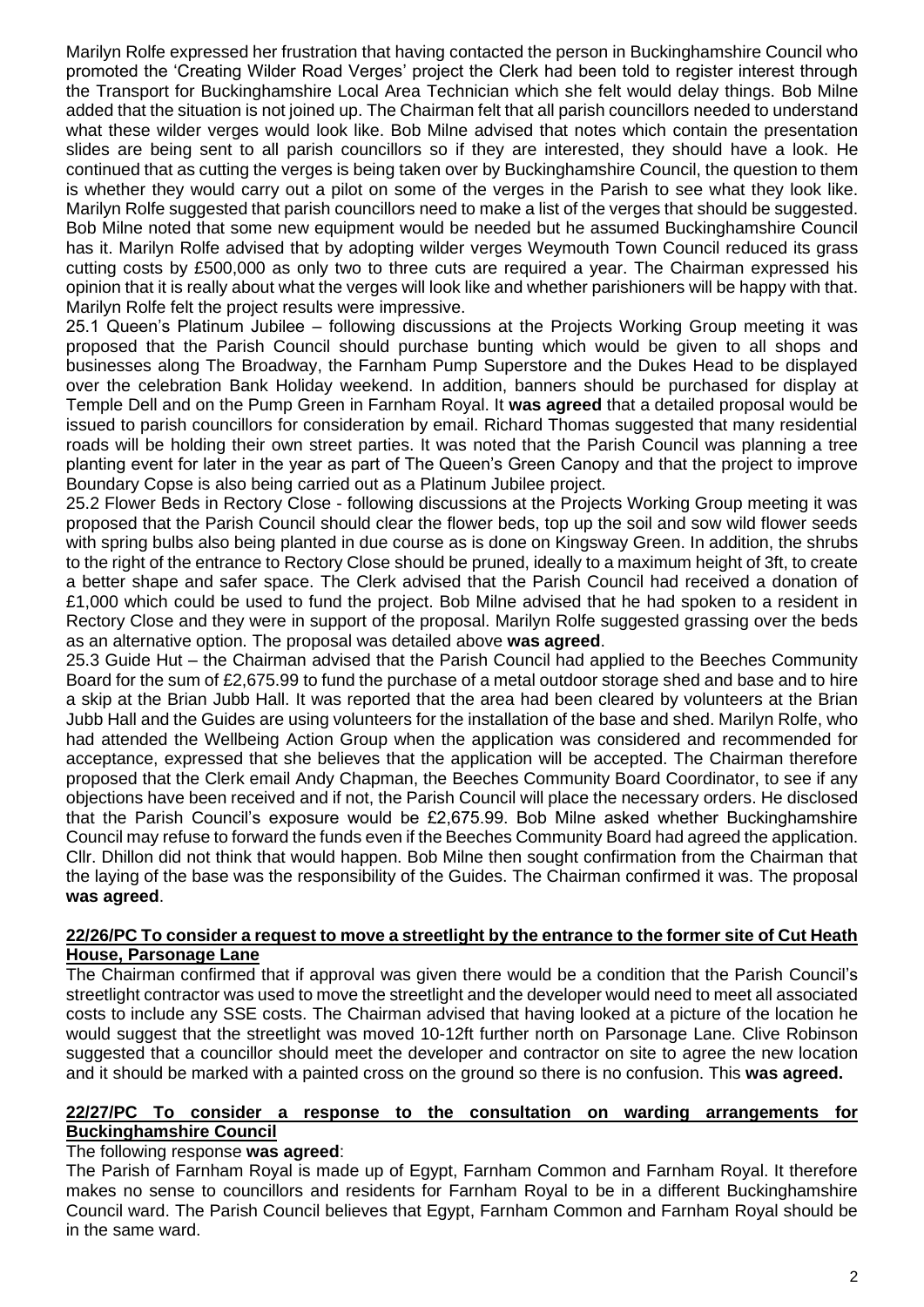# **22/28/PC To review the following policies:**

28.1 Expenses

Bob Milne requested a review of the wording of this policy to clarify whether travel costs incurred in carrying out contract management inspections within the Parish could be claimed. It **was agreed** that such costs could be claimed. The Clerk was asked to update the policy accordingly. Bob Milne also requested that the policy was amended to permit claims for reasonable car parking within the Parish. Currently the policy only allows reasonable car parking outside of the Parish. This proposed amendment **was not agreed**. The updated policy will be considered at the next parish council meeting.

28.2 Dignity at Work/Bullying and Harassment

This policy **was agreed**.

28.3 Grants

# This policy **was agreed**.

28.4 Information and Data Protection

This policy **was agreed** but it was noted that a new Data Protection Officer was required. It was suggested that David Moore should be asked to take on the role.

# **22/29/PC Finance:**

The Chairman advised that prior to the meeting all councillors had been provided with a report detailing the items under this section. The report can be downloaded from the Parish Council website.

29.1 To consider quote for repairs to the Christmas Lights

The repairs to the Christmas Lights **were agreed**.

29.2 To consider the appointment of AGHS Accountants to prepare the 2021/22 Annual Accounts The appointment of AGHS Accountants **was agreed**.

29.3 To consider the appointment of Azets as the 2021/22 Internal Auditor

The appointment of Azets Audit Services **was agreed**.

29.4 To approve payments and note receipts, as per the cashbook

The Chairman noted that expenditure was higher than usual this month as all suppliers had been chased for outstanding invoices up to the end of the financial year, 31 March 2022. He confirmed that he had carried out the random checks required under the Finance Regulations. The payments and receipts, as per the cashbook, **were agreed**.

# **22/30/PC Planning:**

30.1 To ratify comments submitted on recent applications

Marilyn Rolfe drew particular attention to the following applications:

30.1.1 PL/21/4910/VRC Langdale, Farnham Park Lane, Farnham Royal seeks to remove a condition that the property could only be occupied by persons involved in agriculture. The Working Group is recommending an objection to this application for the reasons stated on the schedule of comments.

30.1.2 PL/22/0215/FA Land at Farm Cottage, Collinswood Road, Farnham Common seeks to develop three new detached dwelling. The Working Group is recommending an objection to this application for the reasons stated on the schedule of comments. In addition, it was noted that the application had been called in to the Buckinghamshire Council Planning Committee.

30.1.3 PL/22/0216/FA Greenways, Beeches Road, Farnham Common seeks to build a single storey detached annexe in the rear garden. The Working Group is recommending an objection to this application for the reasons stated on the schedule of comments.

30.1.4 PL/22/0469/FA 20 Mayflower Way, Farnham Common seeks to obtain permission for a front porch already built but does not deal with the loss of hedges and resultant change in street scene previously reported to Planning Enforcement. The Working Group is recommending an objection to this application for the reasons stated on the schedule of comments.

30.1.5 PL/22/0749/VRC Cut Heath House, Parsonage Lane, Farnham Common seeks to adjust the turning head and shift the footprints of eight detached units. The Working Group is recommending an objection to this application for the reasons stated on the schedule of comments.

The planning comments on the circulated schedule **were ratified**

30.2 To note recent planning decisions

Marilyn Rolfe drew particular attention to the following decisions:

30.2.1 PL/21/4349/FA Beech Glen, Egypt Lane, Farnham Common had been refused.

30.2.2 PL/21/4700/FA 19 Grange Gardens, Farnham Common had been withdrawn.

30.2.3 PL/21/4048/FA 50 Mayflower Way, Farnham Common had been withdrawn.

The planning decisions on the circulated schedule **were noted**.